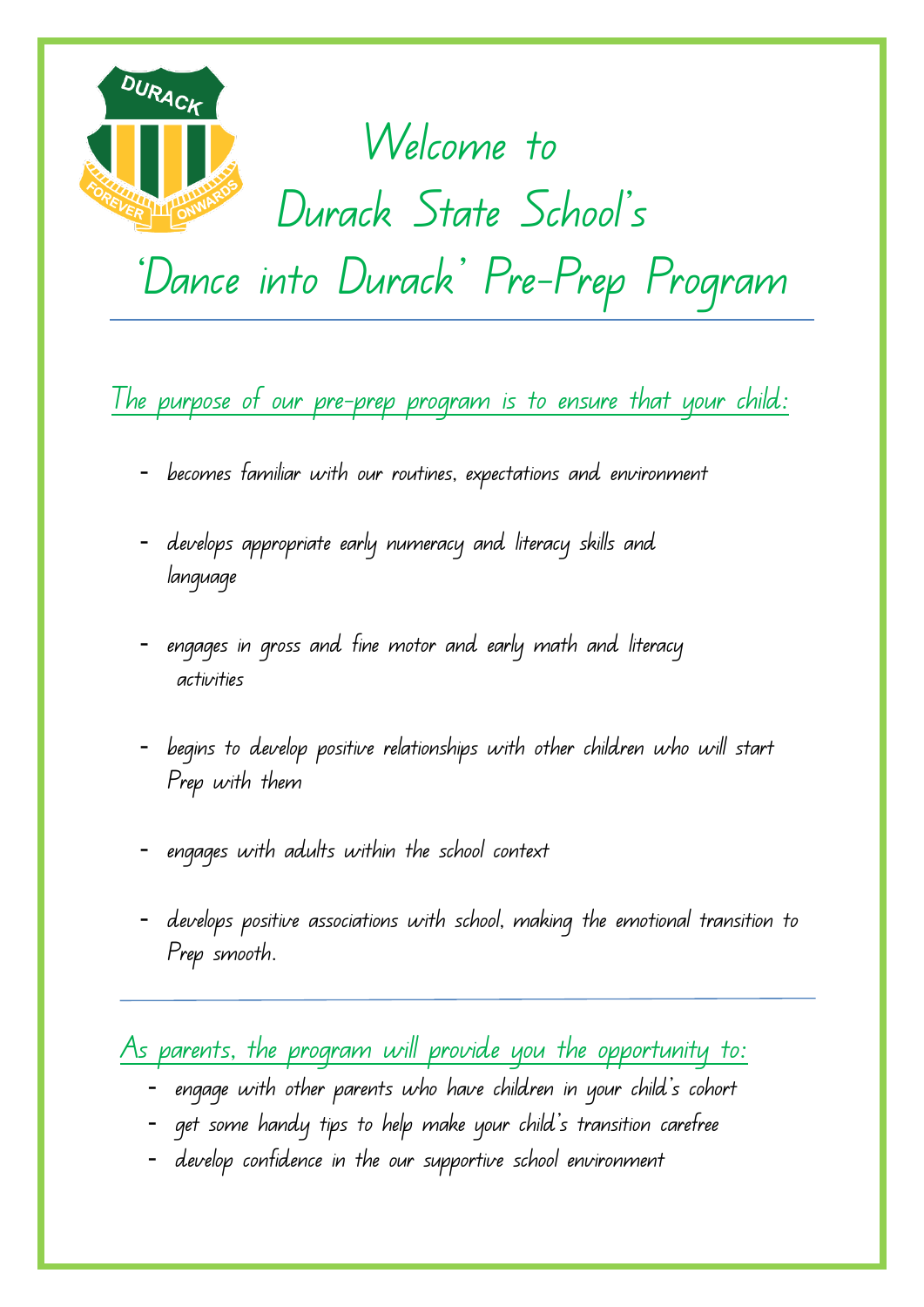| <u>Time</u> | <b>Activity</b>      | <b>Details</b>                         |
|-------------|----------------------|----------------------------------------|
| 8:55        | Arrival and sign in  | Children:                              |
|             |                      | - go to the toilet                     |
|             |                      | - put their bag on the bag trolley     |
|             |                      | - move their name on the sign in       |
|             |                      | board                                  |
|             |                      | - find and put their name tag on       |
|             |                      | - put their snack and water bottle on  |
|             |                      | the table                              |
|             |                      | Parent/Carer: Encourage children to    |
|             |                      | independently complete arrival         |
|             |                      | process.                               |
| 9:00        | Greeting/Good        | Children:                              |
|             | morning song.        | - participate in good morning song and |
|             | <b>Rotation Fine</b> | fine motor activities provided at the  |
|             | motor and math       | tables.                                |
|             | activities           |                                        |
|             |                      | Parent/Carer: Engage with children     |
|             |                      | when they are doing fine motor         |
|             |                      | activities. The more talking the       |
|             |                      | better.                                |
| 9:50        | Clean Up and         | Children:                              |
|             | Group Session -      | - Pack away activity they are at       |
|             | Oral Language/       | - Sit on a spot on the carpet          |
|             | Literacy Concepts    | - Follow instructions and participate  |
|             | (Story Bridge -      | in story and questions.                |
|             | School words and     |                                        |
|             | texts)               | Parent/Carer: Watch and encourage      |
|             |                      | child to participate.                  |
| 10:05       | Morning tea break    | Children:                              |
|             |                      | - eat fruit snack at tables with their |
|             |                      | peers                                  |

## This is what a morning in Pre-Prep looks like: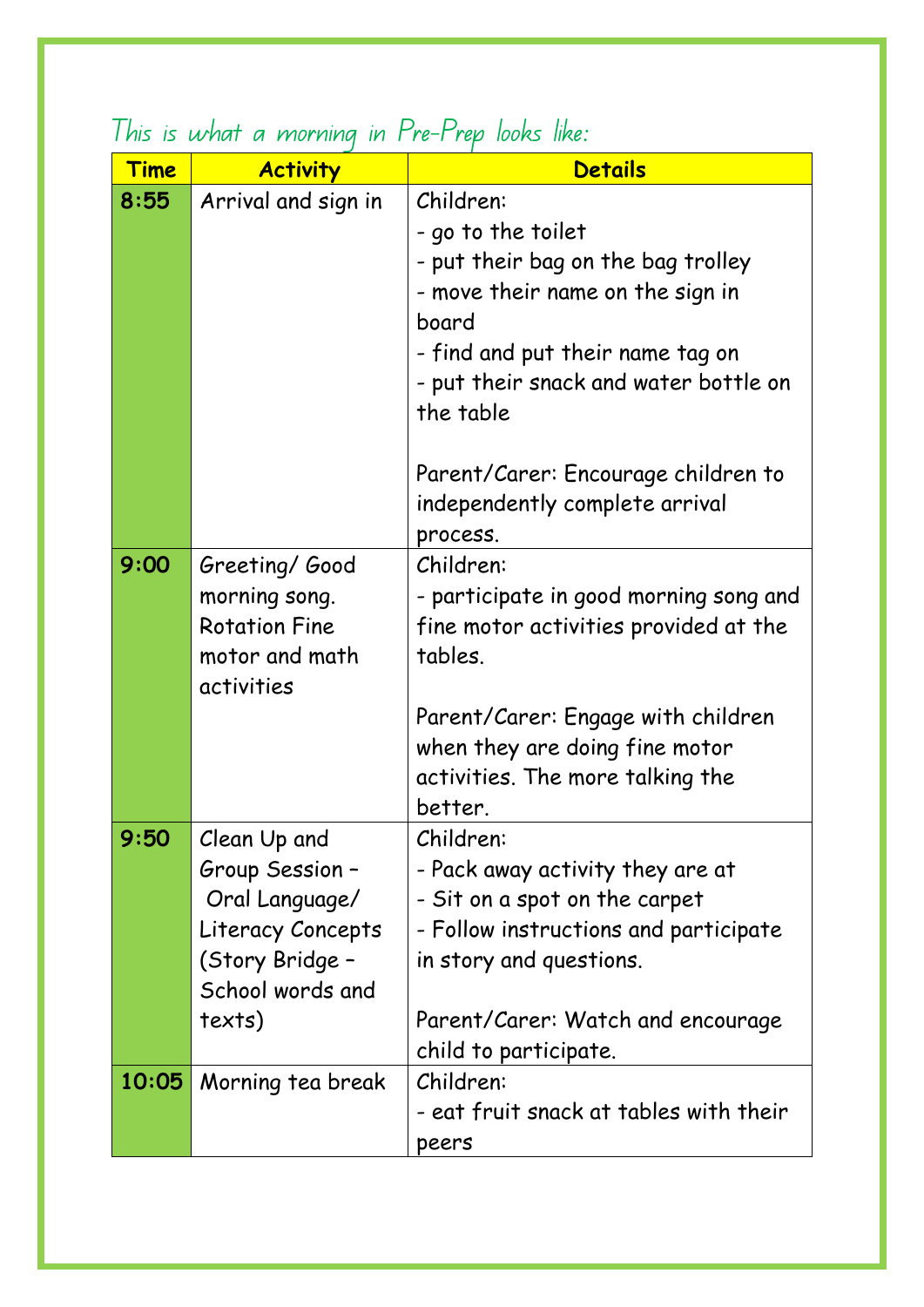|       |                                                       | Parent/Carer: Support children to<br>open their packets themselves and<br>check if they need the toilet.                                                                                                                                   |
|-------|-------------------------------------------------------|--------------------------------------------------------------------------------------------------------------------------------------------------------------------------------------------------------------------------------------------|
| 10:15 | Pack up food Group<br>session - singing               | Children:<br>- Pack away activity they are at<br>- Sit on a spot on the carpet<br>- Listen to songs by participating.<br>Parent/Carer: Sit on chairs around<br>children, sing and participate in songs<br>and encourage children to do so. |
| 10:25 | Goodbye time -<br>saying goodbye to<br>adults, peers. | Children:<br>- Sing the good-bye song<br>- Say goodbye to adults and peers<br>Parent/Carer: Watch, participate and<br>encourage child to participate.                                                                                      |
| 10:30 | Home                                                  | Session finished                                                                                                                                                                                                                           |

\* Early Maths kits will be given to each family for home use and practice. Activities come from the School's RoleM Maths Program.



We really look forward to spending this year together, learning, playing and preparing for school. Your